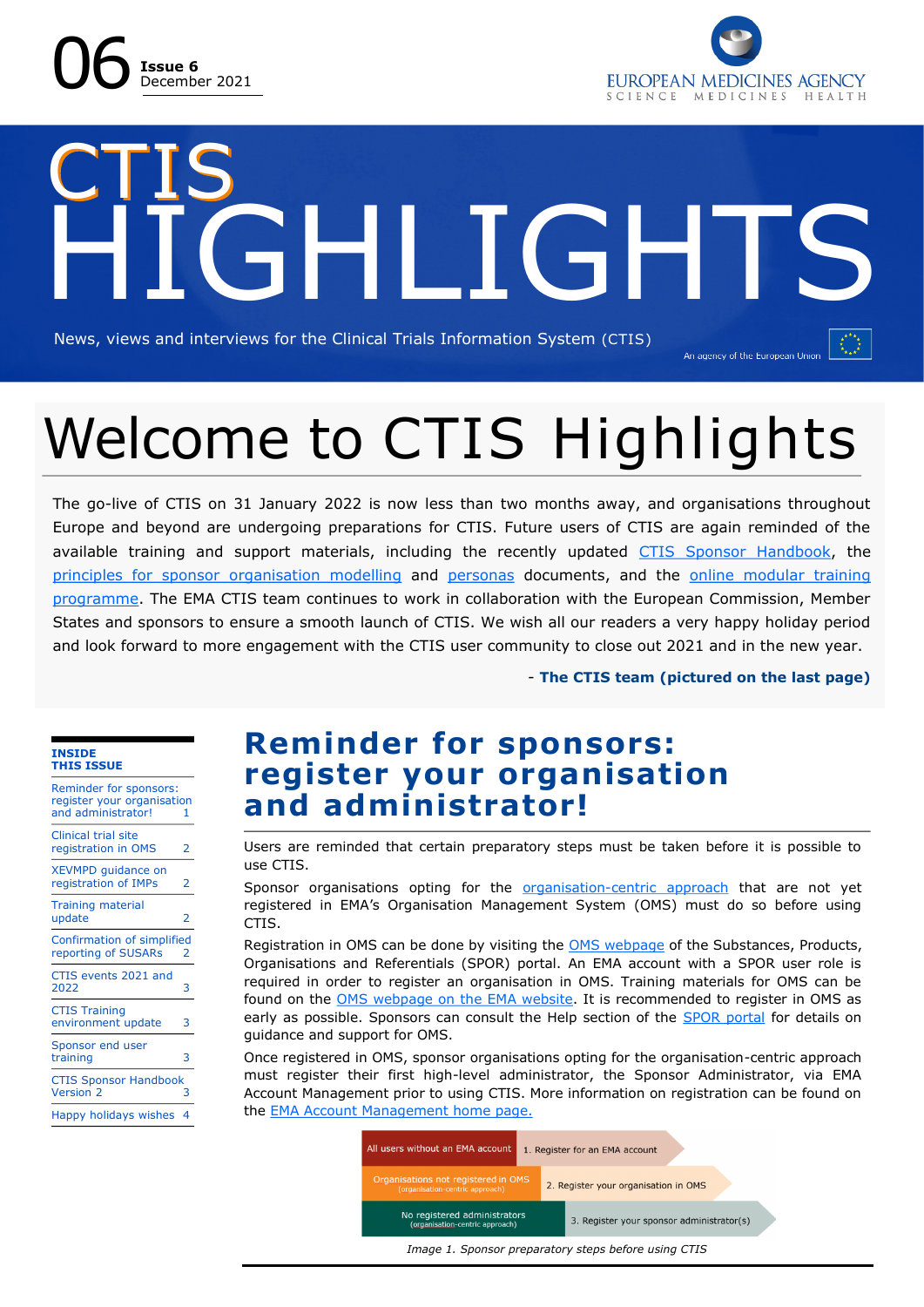#### **Clinical trial site registration in OMS**

Clinical trial sites that routinely participate in clinical trials are advised to register in OMS to facilitate the submission of clinical trial applications. Registration in OMS is less relevant for those sites that participate in clinical trials only once or very infrequently.

Registration in OMS can be done by visiting the [OMS webpage.](https://spor.ema.europa.eu/omswi/#/)

#### **XEVMPD guidance on registration of IMPs**

EMA has published new guidance on how to register investigational medicinal products (IMPs) in the Extended EudraVigilance medicinal product dictionary (XEVMPD) for clinical trial sponsors. The IMP must be registered in XEVMPD before clinical trial sponsors can complete a clinical trial application in CTIS.

A [new webpage](https://www.ema.europa.eu/en/human-regulatory/research-development/clinical-trials/data-submission-investigational-medicines-guidance-clinical-trial-sponsors) has been created to outline the steps needed to register an IMP in XEVMPD, including detailed guidance documents.

### **Training material update**

20 CTIS training modules are now available for use on the CTIS [online modular training programme page.](https://www.ema.europa.eu/en/human-regulatory/research-development/clinical-trials/clinical-trials-information-system-ctis-online-modular-training-programme) More modules are currently under development, including an introduction to CTIS for public users, and the management of Union Controls by the European Commission. A module on transition of clinical trials from Directive to Regulation is also foreseen.

In addition, existing online training modules are undergoing revision. The revision will include the creation of new materials to describe specific processes in further detail and the update of existing materials to match current system functionalities. In early 2022, new content will be available for sponsors on how to populate authorised and unauthorised products in clinical trial applications as part of Module 10 (Create, submit and withdraw a clinical trial).

More detailed content will also be made available on how to submit notifications as part of Module 5 (Manage a clinical trial through CTIS). More detail will be available for authorities on how to evaluate substantial modifications and additional Member State Concerned (MSC) applications.

The content, when published, will be available [here.](https://www.ema.europa.eu/en/human-regulatory/research-development/clinical-trials/clinical-trials-information-system-ctis-online-modular-training-programme)

*Image 2. CTIS online training material*

#### **Confirmation of simplified reporting of SUSARs**

The European Commission Expert Group on Clinical Trials (CTEG) [have announced](https://ec.europa.eu/transparency/expert-groups-register/screen/meetings/consult?lang=en&meetingId=28895&fromExpertGroups=true) that new arrangements for Suspected Unexpected Adverse Reactions (SUSAR) reporting will apply for all trials approved under the Clinical Trial Directive and the Clinical Trials Regulation from 31 January 2022, the same date that CTIS goes live.

Under the new arrangements sponsors will report SUSARs only to EudraVigilance, bringing the benefit of a single submission process and harmonised procedures to the area of SUSAR reporting. Member States will have the ability to set up SUSAR rerouting rules in EudraVigilance if they wish to receive copies of SUSARs for their national systems.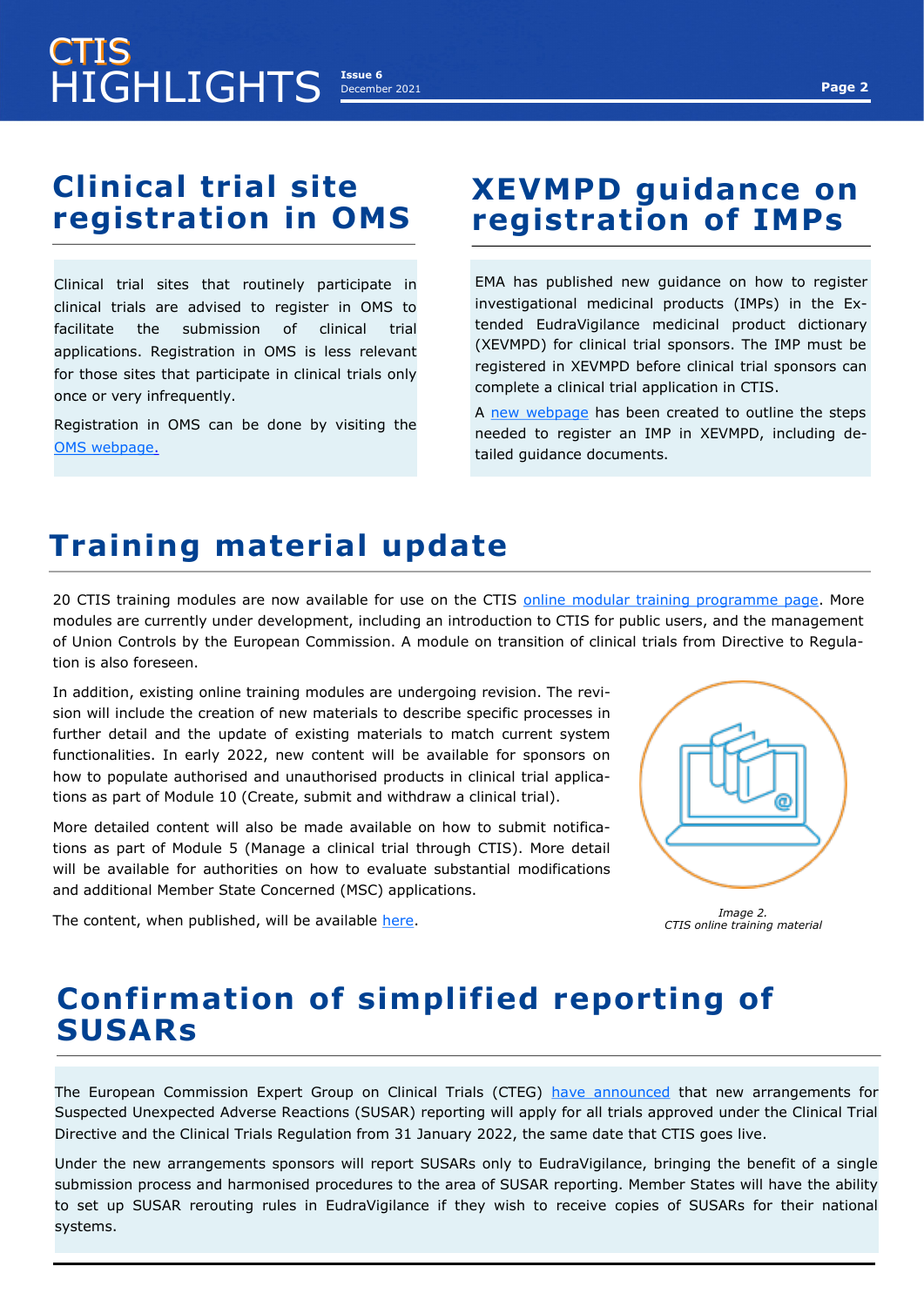## **CTIS events 2021 and 2022**

On 26<sup>th</sup> October 2021, EMA hosted a CTIS virtual information day on how users can prepare for CTIS with the support of DIA. The presentations from the information day and a video recording of the event can be found on the [EMA event page.](https://www.ema.europa.eu/en/events/clinical-trials-information-system-ctis-virtual-information-day)





On 29<sup>th</sup> November, EMA hosted a training webinar for SMEs and academia on key aspects of the Clinical Trials Regulation and CTIS. A video recording of the event will be made available on the EMA [event page](https://www.ema.europa.eu/en/events/webinar-small-medium-sized-enterprises-smes-academia-clinical-trials-regulation-clinical-trials) in due course.

In 2022, EMA plans to host regular 'CTIS Talks'. The CTIS Talks will include a short presentation about a key CTIS functionality area, e.g. user management, initial applications, modifications, and will also provide an opportunity for users to ask questions about this functionality area to CTIS experts. Details of the CTIS Talks will be provided on the [EMA events listing](https://www.ema.europa.eu/en/search/search/ema_editorial_content/ema_event?search_api_views_fulltext=ctis) in due course and in forthcoming issues of this newsletter.

### **CTIS Training environment update**

As communicated in the October CTIS Highlights, a CTIS training environment ("CTIS Sandbox") has been made available progressively to different groups of future CTIS users starting from 15 October 2021.

In the last newsletter, a survey was made available for sponsors to provide self-assessment and express interest in accessing the training environment. Respondents will be contacted directly by EMA in December 2021.

The survey may reopen in the new year.

#### **Sponsor end user training**

EMA, with support from DIA, are planning a limited number of sponsor end user training courses starting 2022.

The programme will be focussed on explaining and demonstrating CTIS functionalities related to the use of CTIS by sponsors. More information will be published on [EMA](https://www.ema.europa.eu/en/search/search/ema_editorial_content/ema_event?sort=field_ema_computed_date_field&order=desc) and [DIA](https://www.diaglobal.org/EMA/course-listing) websites shortly.

#### **CTIS Sponsor Handbook version 2**

A new version of the CTIS Sponsor Handbook has been published [on the EMA website.](https://www.ema.europa.eu/en/human-regulatory/research-development/clinical-trials/clinical-trials-information-system-training-support#handbook-for-clinical-trial-sponsors-section)

Key changes include updates to the sections on the OMS registration process, product management in CTIS, the transition from the Clinical Trials Directive to the Clinical Trials Regulation and SUSAR reporting, and the addition of new sections on data fields and document specifications and the training environment.